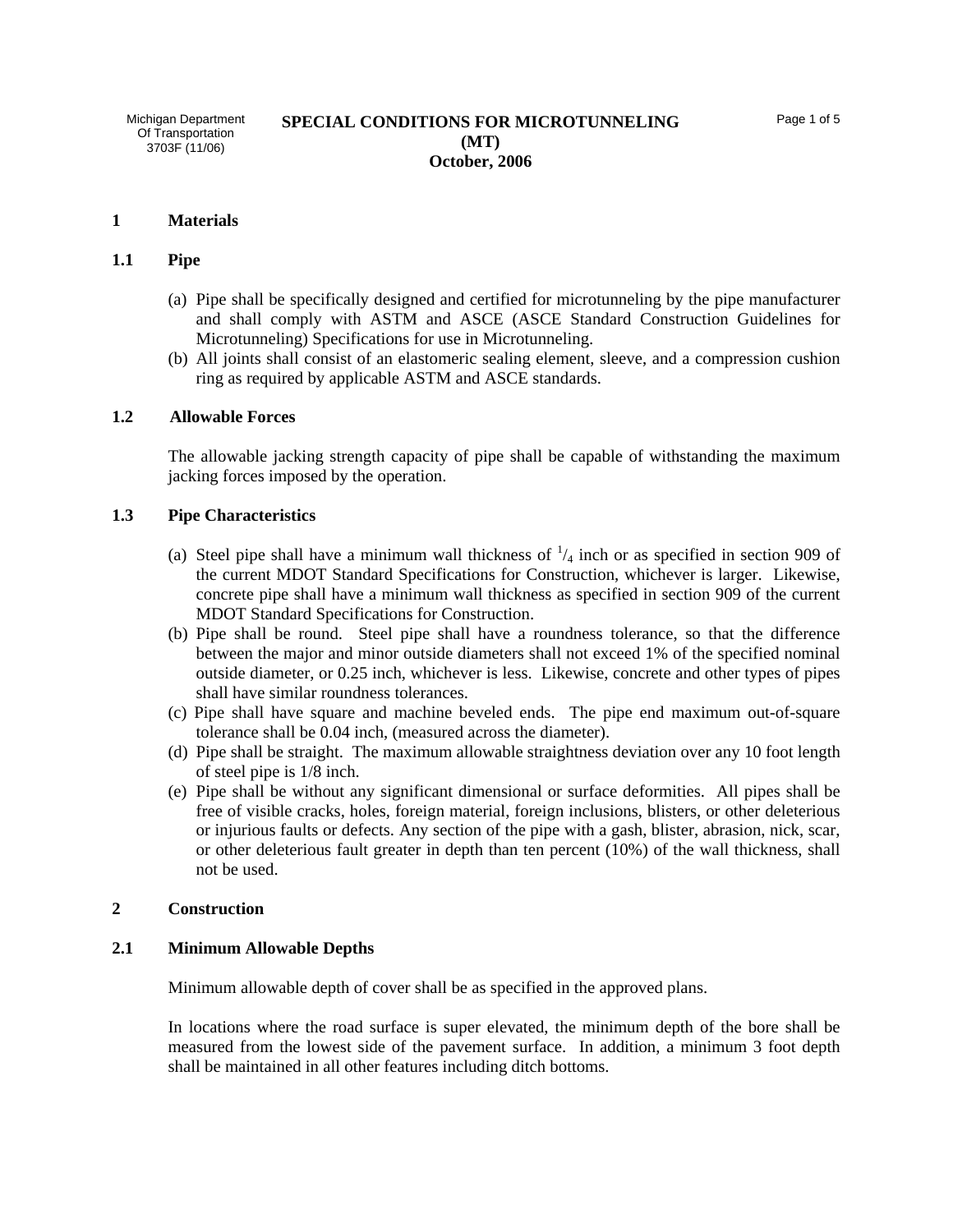## **2.2 Equipment**

- (a) The Microtunneling Boring Machine (MTBM) shall be mechanically articulated to enable steering of the shield and shall be capable of incremental adjustments to maintain face stability for the soil conditions encountered. A remotely controlled steering mechanism shall be provided that allows for the operation of the system without the need for personnel to enter the tunnel.
- (b) The measuring and balancing of earth and groundwater pressure shall be achieved by use of a slurry system. The MTBM cutter face shall at all times be capable of supporting the full excavated area without the use of ground stabilization and have the capability of measuring the earth pressure at the face and setting a calculated earth balancing pressure.
- (c) The MTBM shall be advanced by jacks mounted in a jacking frame and located in the drive shaft. The MTBM shall be moved forward by the jacks advancing a successive string of connected pipes toward a receiving shaft.
- (d) The MTBM shall meet the following minimum performance requirements:
	- 1. Capable of providing positive face support regardless of the MTBM type.
	- 2. Articulated to enable controlled steering in both the vertical and horizontal direction to a tolerance of plus or minus 1 inch from design alignment.
	- 3. All functions are controlled remotely from a surface control unit.
	- 4. Capable of controlling rotation, using a bi-directional drive on the cutter head or by using anti-roll fins or grippers.
	- 5. Capable of injecting lubricant around the exterior of the pipe being jacked.
	- 6. Indication of steering direction.
- (e) For slurry type MTBM, the following is also required:
	- 1. Measurement of the volume of slurry flow in both the supply and return side of the slurry loop.
	- 2. Indications of slurry bypass valve position.
	- 3. Indication of pressure of the slurry in the slurry chamber.

# **2.3 Method**

- (a) At completion of the MT operation, the installed pipe shall be inspected by means of a Closed Circuit Television (CCTV) camera and/or a pressure test. Damaged pipe shall be jacked through to the receiving shaft and be removed. Other methods of repairing the damaged conduit may be used, as recommended by the manufacturer and approved by the MDOT Engineer/ Inspector.
- (b) Perform shaft and tunnel excavation in a manner that will minimize the movement of the ground in front of and surrounding the excavation and minimize subsidence of the surface, structures, and utilities above and in the vicinity of the excavation. Support the ground in a manner to prevent loss of ground and keep shafts stable. Support pit excavation by positive means and as necessary during all shutdown periods.
- (c) The contractor shall continuously monitor and compare the actual volume of spoil recovered to the theoretical volume.
- (d) If any damage is observed to any property, the work shall cease immediately until a plan of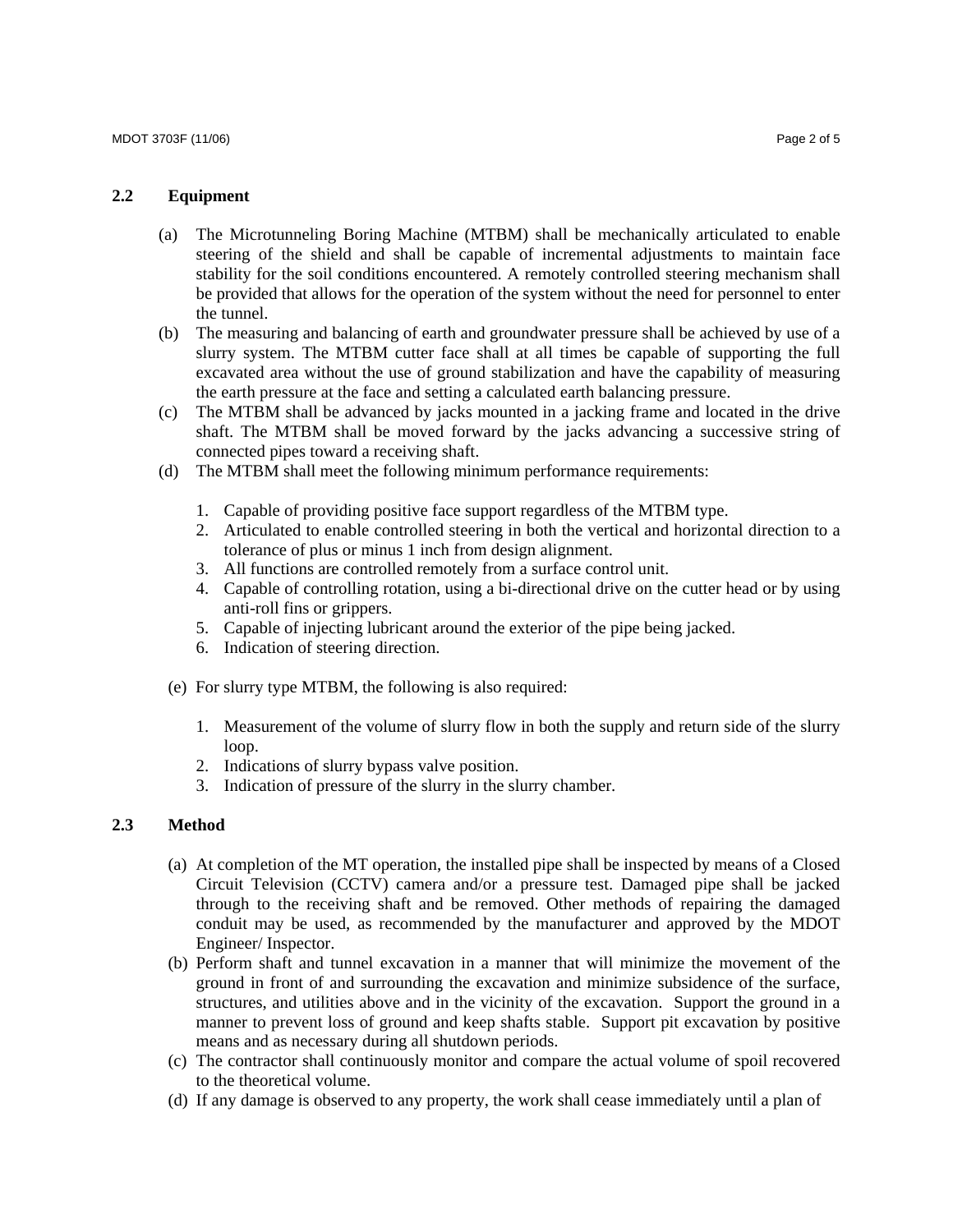action to minimize further damage and restore the damaged property is submitted and approved by the MDOT Engineer/ Inspector.

- (e) Pipe ends shall be temporarily sealed until the drive and receiving shafts are made permanent, or other manholes are installed, to prevent water or earth infiltration.
- (f) The control equipment shall integrate the method of excavation, removal of soil, and simultaneous placement of pipe. Line and grade shall be controlled by a guidance system that relates the actual position of the MTBM to a design reference (e.g. by a laser beam transmitted from the drive shaft along the center line of the pipe to a target mounted in the shield). As each pipe section is jacked forward, the control system shall synchronize spoils removal, excavation, and jacking speeds. The MTBM display equipment shall continuously show and automatically record the position of the shield with respect to the project design line and grade.

### **2.4 Drive and Receiving Shafts**

- (a) Location A minimum distance, from the edge of the paved shoulder or curb, to the face of any access pit, equipment, and supplies, shall be 35 feet along freeways and limited access roadways and 25 feet along free access roadways. Any deviation from these distances shall require prior approval from the MDOT Engineer/Inspector.
- (b) Sheeting and Bracing -Sheeting and bracing shall be required whenever any part of the access pit excavation is located within the roadbed influence area. Steel sheet piling shall be furnished and installed as indicated in the current MDOT Standard Specifications for Construction, section 704. An additional earth retention structure shall be required above and below the bore hole on the drilling face of all access pits to prevent loss of material during construction.
- (c) Protection Fencing barriers shall be installed adjacent to access pits, open excavations, equipment and supplies with suitable fencing and plastic drums to prohibit pedestrian access to the work site. Equipment shall not be used as fencing to protect access pits.
- (d) Miscellaneous Items
	- Thrust blocks should be designed to distribute loads into the ground in a uniform manner such that any deflection of the thrust block is uniform and does not impart excessive loads on the shaft itself or cause the jacking frame to become misaligned.
	- Entry and exit seals should be provided at shaft walls if needed to prevent inflows of groundwater and slurry.
- **2.5 Overcut Allowance -** Overcut is the annular space between the excavated bore and the outside diameter of the pipe. When using this method, the allowable overcut shall not exceed the outside pipe radius by more than one inch.

# **2.6 Watertight Joints**

(a) Water tight pipe joints are required to ensure the integrity of the roadbed. Pipe shall be constructed to prevent water leakage or earth infiltration throughout its entire length.

### **2.7 Lubrication and Slurry Fluids**

(a) Lubrication shall be used to reduce necessary jacking forces in cohesive soil. The most common lubrication is bentonite.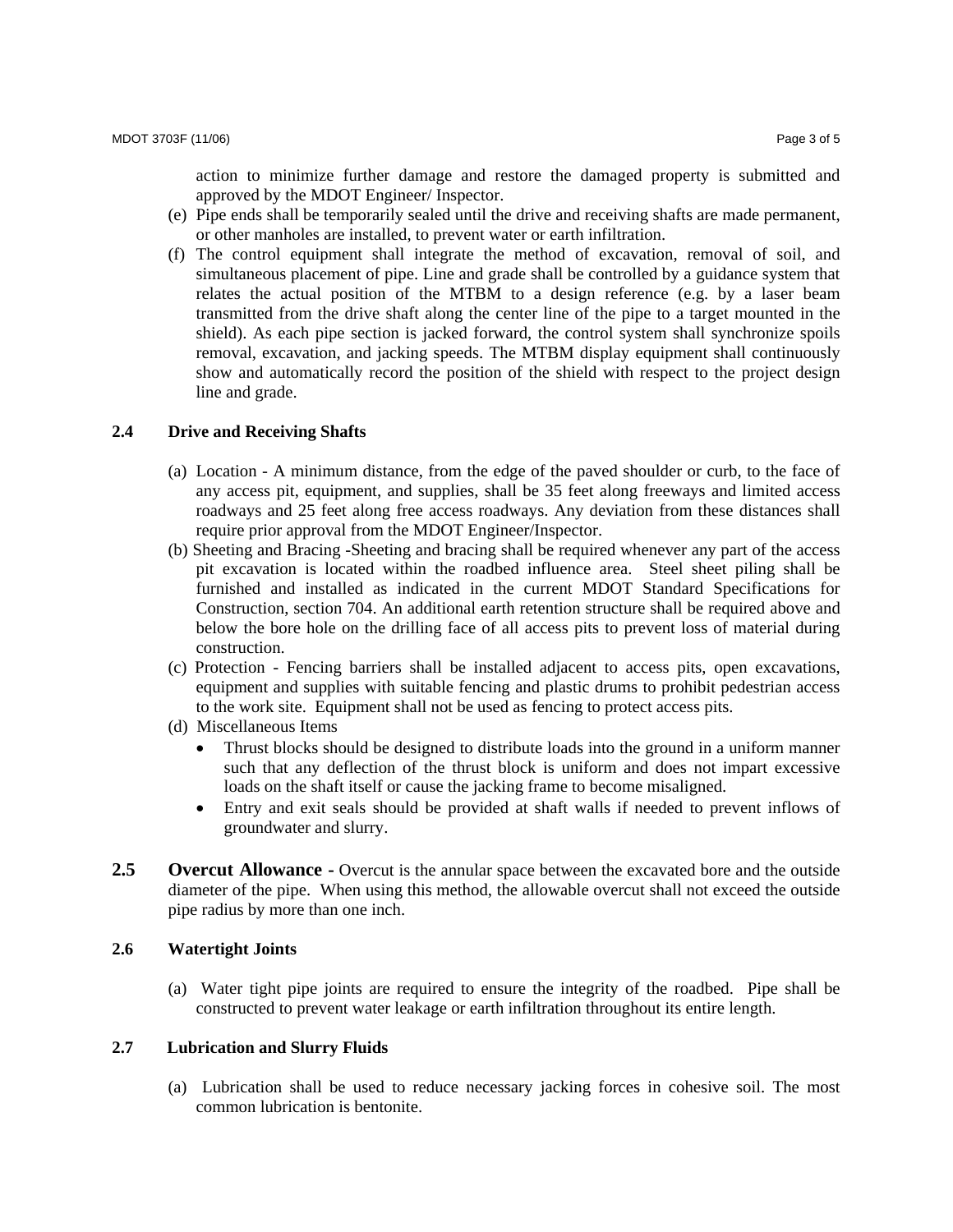(b) The pumping rate, pressures, viscosity and density of the slurry shall be monitored to ensure adequate removal of spoil. The excess slurry at entry and exit points in pits shall be contained until they are recycled or removed from the site. All slurry fluids shall be disposed of or recycled in a manner acceptable to the appropriate local, state or federal regulatory agencies.

# **2. 8 Settlement/Heaving Monitoring**

- (a) This method shall be performed in a manner that will minimize the movement of the ground in front of, above, and surrounding the boring operation; and will minimize subsidence of the surface above and in the vicinity of the boring.
- (b) Potential heave or settlement shall be monitored at each shoulder point, edge of pavement, the edge of each lane (or centerline for two lane roads), and otherwise at 50 foot intervals along the pipe centerline.
- (c) A survey shall be performed prior to initiating this operation at each required monitoring location. A similar survey shall then be performed at each location, on a daily basis, until the permitted activity has been completed. All survey readings shall be recorded to the nearest one-hundredth (0.01) of a foot. Digital photographs of the pavement conditions shall also be taken prior and after the pipe installation.
- (d) All operations shall stop immediately whenever monitored points indicate a vertical change in elevation of 1/2 inch or more, or any surface disruption is observed. The Contractor shall then immediately report the amount of settlement to the MDOT Engineer/ Inspector.

### **2.9 Ground Water Control**

- (a) Dewatering shall be conducted whenever there is a high ground water table level to prevent flooding and facilitate the operation. The water table elevation shall be maintained at least 2 feet below the bottom of the casing at all times. When needed, dewatering may be initiated prior to any excavation.
- (b) Minor water seepage or pockets of saturated soil may be effectively controlled through bailing or pumping. This control shall be accomplished without removing any adjacent soil that could weaken or undermine any access pit, its supports, or other nearby structure.
- (c) Larger volumes of ground water shall be controlled with one or more well points or with staged deep wells. Well points and staged deep well pumping systems shall be installed and operated without damage to property or structures, and without interference with the rights of the public, owners of private property, pedestrians, vehicular traffic, or the work of other contractors. Any pumping methods used for de-watering and control of ground water and seepage shall have properly designated filters to ensure that the adjacent soil is not pumped along with the water. Well diameter, well spacing and the pump's pumping rate, shall provide adequate draw down of the water level. Wells shall be located to intercept ground water that otherwise would enter the access pit excavation and interfere with the work. Upon removal of a well, the hole shall be filled and grouted according to the specifications identified in MDOT's flowable fill special provision, and MDOT's Plugging Drill Holes special provision.
- (d) Existing storm sewers shall only be used to discharge water from the dewatering operation in accordance with a permit obtained from the appropriate storm sewer owner. Filters or sediment control devices shall be required to ensure that the existing system is not adversely affected by construction debris or sediment.(e) If grouting is used to prevent ground water from entering the area of the access pit, the grouting shall be installed without damage to